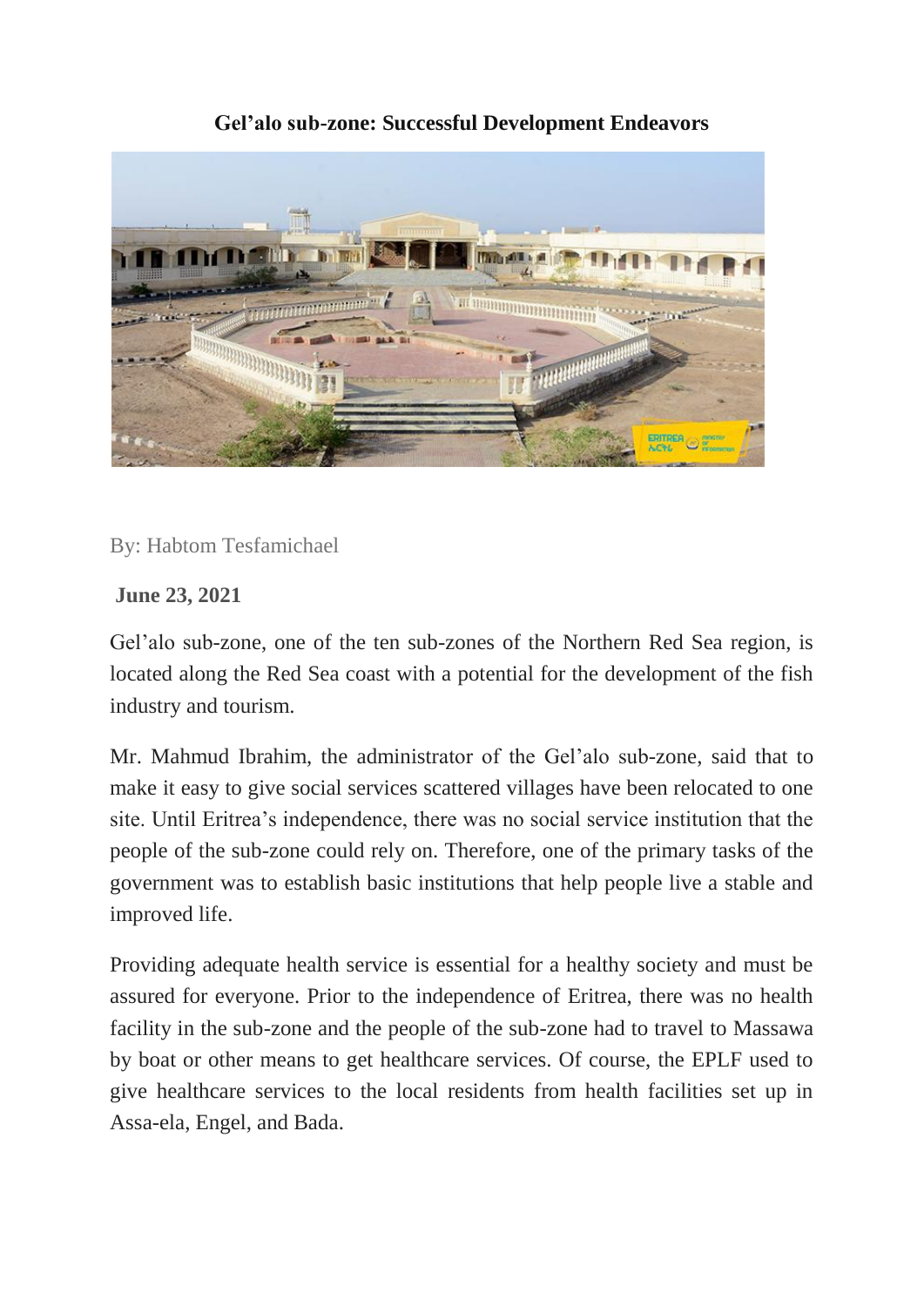The healthcare service in the Gel'alo sub-zone has grown in the last 30 years. Six health institutions, two health centers, and four health stations are now giving essential health services, including inpatient/outpatient consultations, referral services to Massawa, prenatal care, delivery, and postnatal care. All of the health facilities have maternal waiting rooms. The frequency of pregnant women's visits to health facilities has increased significantly over the years due to their awareness about the benefits of going to the hospital.



Health workers in the sub-zone conduct routine immunization and awarenessraising campaigns to prevent diseases, and the hard-to-reach areas are served by foot medics who give basic treatments and supervise prescribed medicines in their local areas. Mr. Mahmud Ahmed, director of health institutions in the subzone, said that as a result of years of hard work by health workers and the public's awareness of the benefits of healthcare, the incidences of common diseases and death rates during childbirth have significantly decreased.

There was no school in the sub-zone up until Eritrea's independence. Today, every administrative area has its own elementary school and so far 32 schools have been opened in the sub-zone. For junior and secondary schools, students go to Gel'alo, the center of the sub-zone, and Bada, and students who live far away from these sites are sent to the boarding school in Dekemhare.

Female enrollment in schools is said to be satisfactory in elementary schools but not satisfactory in junior and secondary schools. Mr. Mahmud attributes this to parents' reluctance to send their daughters to boarding school. To counter the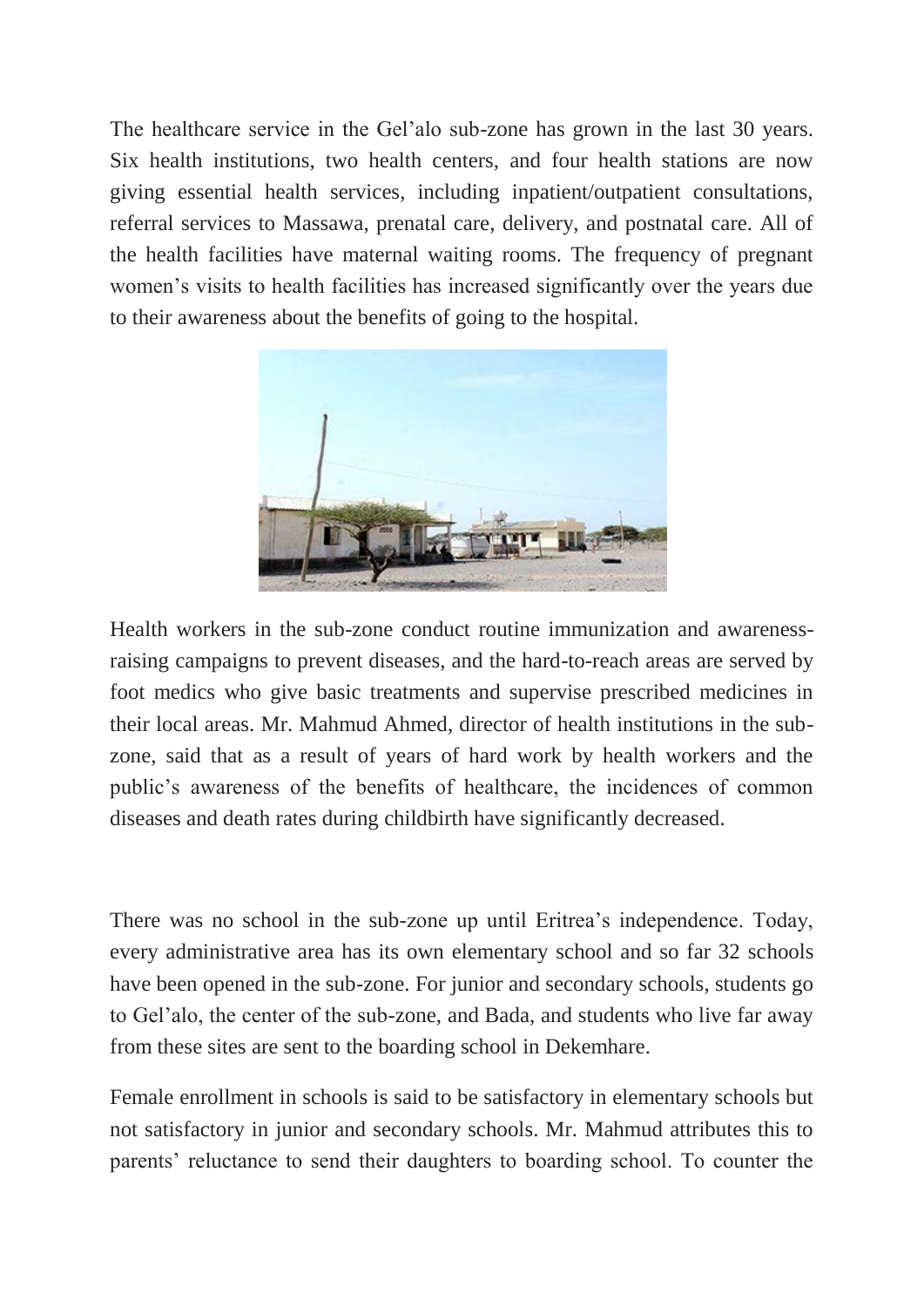problem, the administration of the sub-zone has been organizing campaigns in collaboration with the Ministry of Education's branch in the sub-zone, government institutions as well as the elders and parents in the sub-zone. Moreover, to reduce the level of illiteracy in the sub-zone adult education is given at eleven stations.



Transportation is key to the development of a society and facilitates easy access to basic services. The areas along the coast have good access to transportation both by sea and land. But the scattered nature of the settlements and the mountainous terrain of the western part of the sub-zone pose challenges to the people who live in the area. The road being constructed to connect the villages to the major Assab- Massawa road, which crosses the sub-zone, is expected to ease the problems.

The water in the sub-zone has high salinity because of the sub-zone's proximity to the sea. Many projects have been implemented to provide clean water, especially to the town of Gel'alo and villages around it. Most of the potable water is delivered by trucks.

Fishing is one of the primary activities the people of the sub-zone engage in. To empower the fishermen the Ministry of Marine Resources gives them training and loans through the saving and micro-credit branch office in the sub-zone. Besides, the sub-zones administration provides boats to those in need, thereby lifting families from poverty. Some of the challenges fishermen face have to do with the supply of fuel, ice and market price of the fish. The ice-making facility in the sub-zone is not currently functional, and fishermen have to travel to Massawa to sell their fish and buy ice and fuel. Therefore, more needs to be